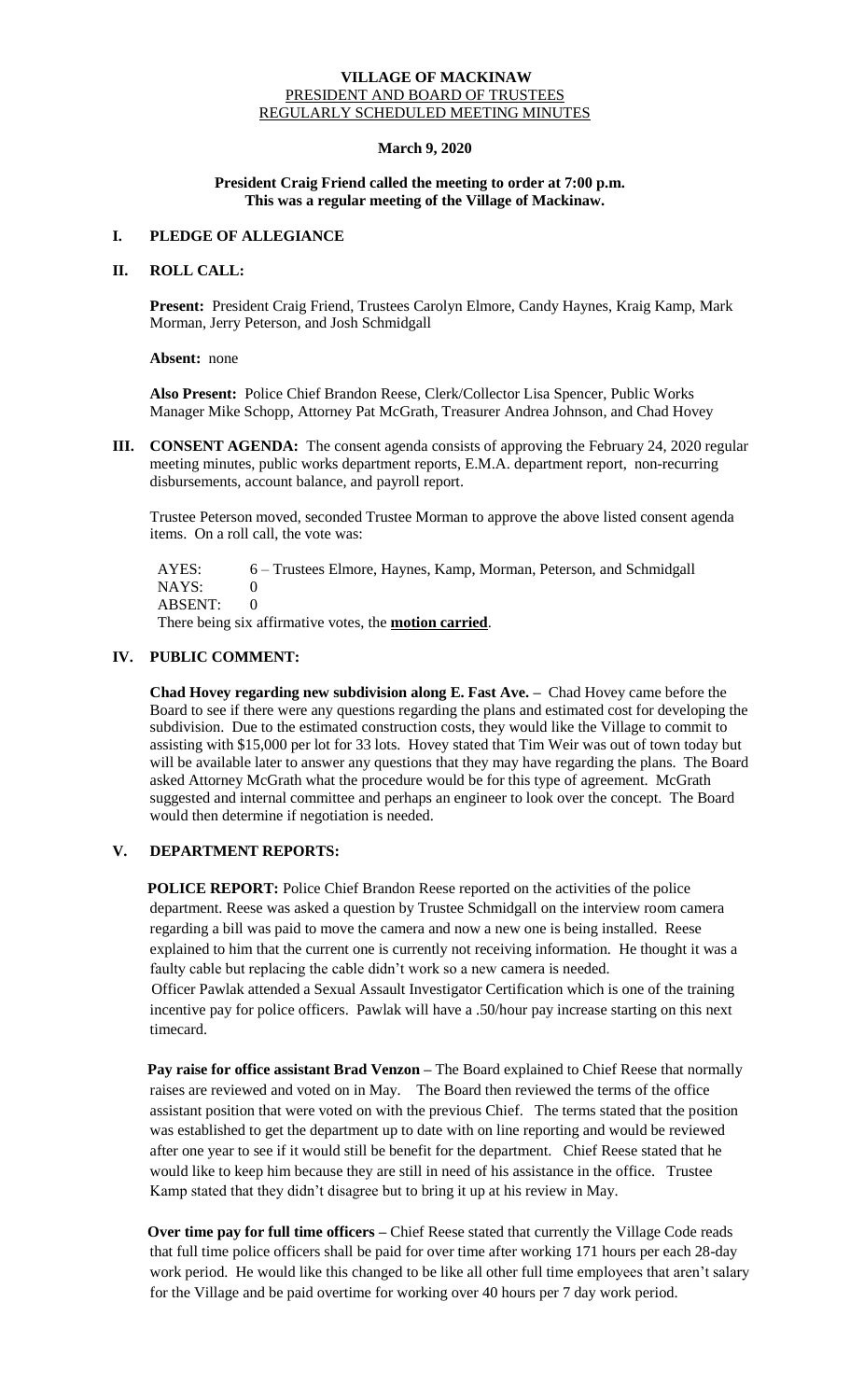Trustee Kamp asked that the office staff write an ordinance to state that all full time employees that aren't salary be paid for overtime for working over 40 hours per 7 day work period. This will then be voted on at the next regularly scheduled meeting.

Trustee Kamp then asked Chief Reese why the village is not receiving many applications for officers to fill part time and SRO positions. He asked him to contact other local departments to see if they are offering something other than us. Reese was also asked to see if any officers in other local departments would be interested in part time hours for the Village.

**PUBLIC WORKS REPORT:** Public Works Manager Mike Schopp reported on the actives of the department. Schopp discussed if the Village can accommodate clean-up day for 2020. Normally the Village works with Minier public works to help each community to handle both towns clean-up day. Minier's new garbage service provider includes clean-up day service to their community. Therefore they will not need to work with Mackinaw to provide the service. The Board asked Schopp to contact Minier and see if the Village could work out an arrangement to have them assist Mackinaw with clean-up day.

**Cameras at Westwood Park and recycling bins –** This item was tabled.

**Pest control agreement for Village buildings –** Public Works Manager Schopp received quotes from local pest control companies to determine is it would be beneficial for the Village to switch vendors. He is recommending that the Village switch from Orkin to Markley to save the Village money on pest control on the six treated locations.

Trustee Elmore moved, seconded by Trustee Schmidgall to authorize Schopp to hire Markley pest control to service the Village's six locations. On a roll call, the vote was:

 AYES: 6 – Trustees Elmore, Haynes, Kamp, Morman, Peterson, and Schmidgall  $NAYS: 0$ ABSENT: 0 There being six affirmative votes, the **motion carried**.

**2020 mower lease agreement with Cross Implement - –** Trustee Elmore moved, seconded by Trustee Peterson for the Village to enter into a lease agreement with Cross Implement Inc. to lease equipment for the 2020 season. The lease agreement includes – two zero turn mowers at a cost of \$4,400 for the 2020 season. On a roll call, the vote was:

AYES: 6 – Trustees Elmore, Haynes, Kamp, Morman, Peterson, and Schmidgall NAYS: 0 ABSENT: 0 There being six affirmative votes, the **motion carried**.

#### **VI. TREASURER'S REPORT:**

**Non-Recurring Bills -** Trustee Kamp moved, seconded Trustee Elmore to approve the nonrecurring bills. On a roll call, the vote was:

 AYES: 6 – Trustees Elmore, Haynes, Kamp, Morman, Peterson, and Schmidgall NAYS: 0 ABSENT: 0 There being six affirmative votes, the **motion carried**.

#### VII. **PRESIDENT'S REPORT:**

**Additional speed limit sign on Juliana St. between Fifth St. and Madison St. –** President Friend requested public works install an additional speed limit sign on Juliana St. between Fifth St. and Madison St. Friend stated he would like this so that people turning onto Juliana St. from Fifth St. will see the speed limit.

**2019 MFT documentation review report –** The Board reviewed the documentation conducted by the Illinois Department of Transportation Bureau of Local roads and Streets. A regular audit will be performed a later date by an auditor from the Bureau of Investigations and Compliance. The letter and documents will be filed as permanent record in the clerk's office.